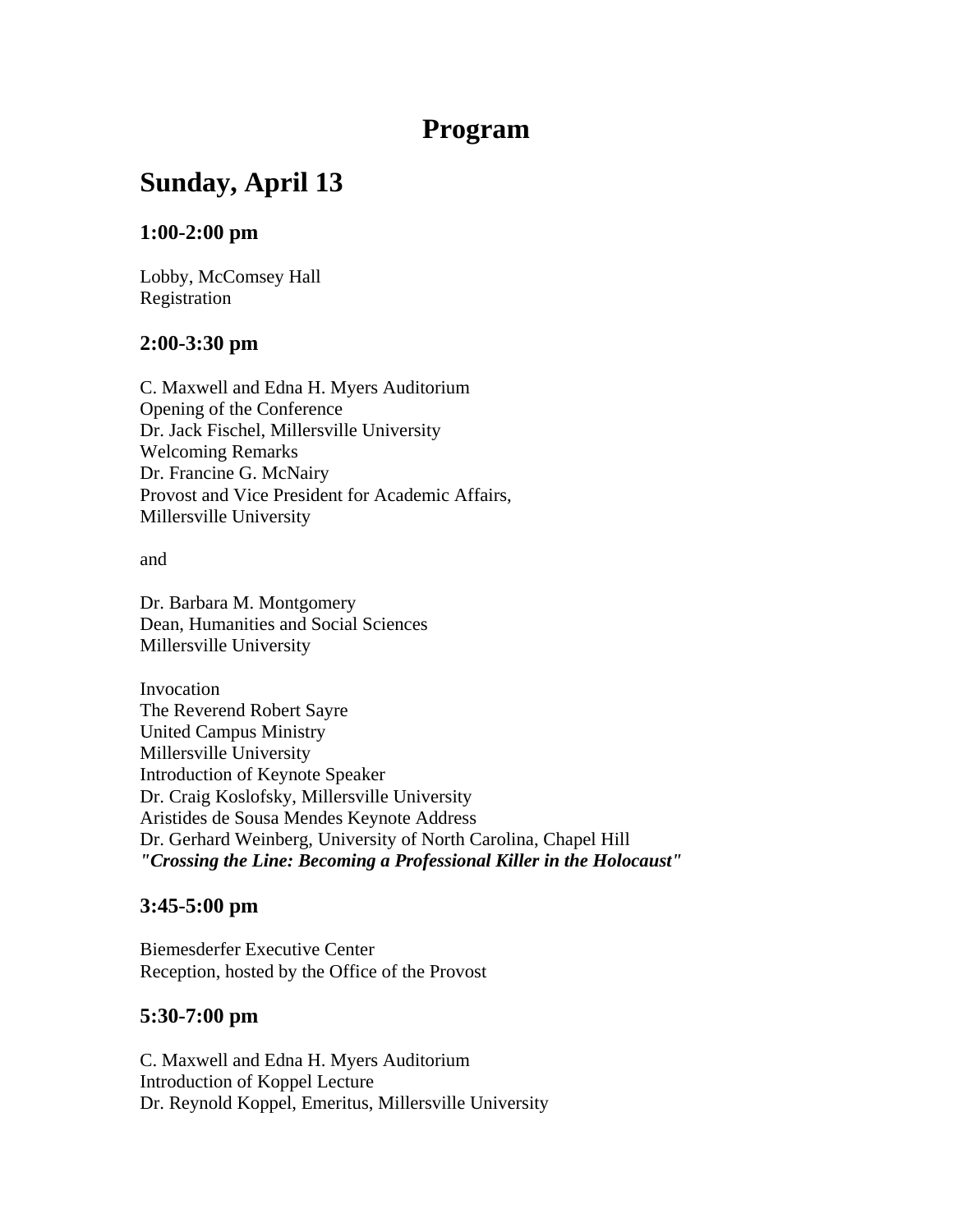Mr. Miles Lerman, United States Holocaust Memorial Museum *"Witness to the Holocaust"*

## **7:30-9:00 pm**

C. Maxwell and Edna H. Myers Auditorium Introduction of School of Social Sciences and Humanities Lecture Dr. Jack R. Fischel, Millersville University

Dr. John Weiss, City University of New York, Graduate School *"The Ideology of Death"*

# **Monday, April 14**

All Sessions in Gordinier Conference Center

## **8:00-9:00 am**

Gordinier, Second Floor Registration

#### **9:00-10:30 am**

Plenary Session Lehr

Introduction

William Bowman, Gettysburg College

Plenary Speaker

**[Omer Bartov](http://muweb.millersville.edu/%7Eholo-con/bartov.html), Rutgers University** *"The Holocaust and Industrial Killing"*

#### **10:45 am - 12:30 pm**

Session 1 Matisse

## **"Big Business, Foreign Policy and the Final Solution"**

L.M. Stallbaumer, Bloomsburg University *"Big Business and the Persecution of the Jews: The Flick Concern and the `Aryanization' of Jewish Property before the War"*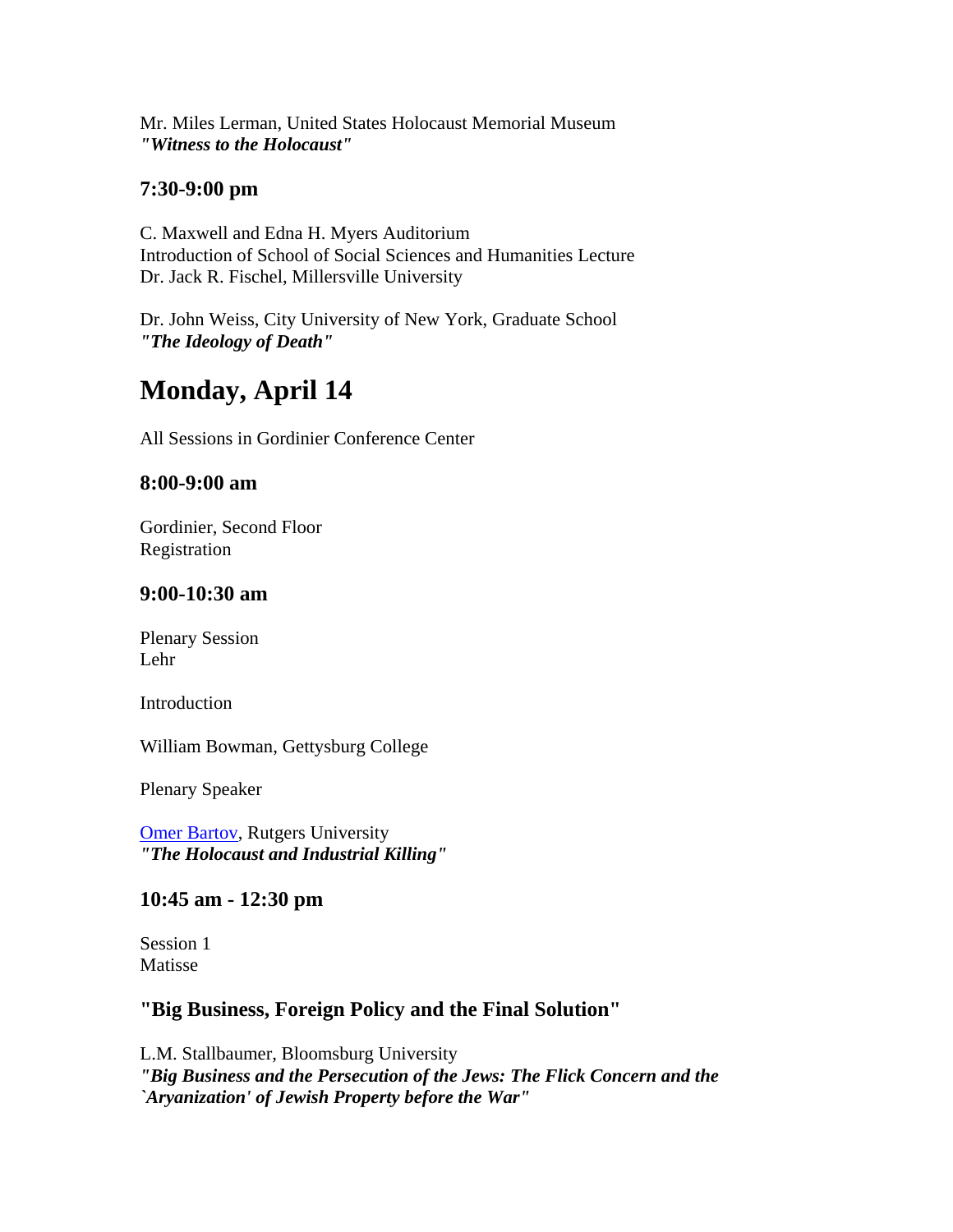#### [Aaron Gillette,](http://muweb.millersville.edu/%7Eholo-con/gillette.html) George Mason University *"Fateful Bonds: The Secret Italo-German Committee on Racial Questions"*

Thomas J. Laub, University of Virginia *"The German Army and the Final Solution in France, 1940-45"*

Moderator: Guillaume De Syon, Albright College

Session 2 Audubon

## **Roundtable Discussion of the Goldhagen Controversy**

Jack Porter, The Spencer School Jack Fischel, Millersville University The audience is invited to participate

## **12:30-1:30 pm**

BREAK

## **1:30-3:15 pm**

Session 3 Matisse

## **"Remembering the Holocaust, Explaining the Holocaust"**

Frederick A. Lubich, Rutgers University *"Jews in Germany Today - A Ray of Hope?"*

Gilad Melzer, New York University *"Rock, Memory: Yehuda Poliker's Shoa Album"*

H.R. Huttenbach, City College of the City University of New York *"In the Beginning...'Who Created the Holocaust? In Pursuit of the Wrong Question!'"*

Moderator: Michael Schuldiner, University of Alaska, Fairbanks

Session 4 Old Main

## **"The Road to the Holocaust: Voters, Logic and Complicity"**